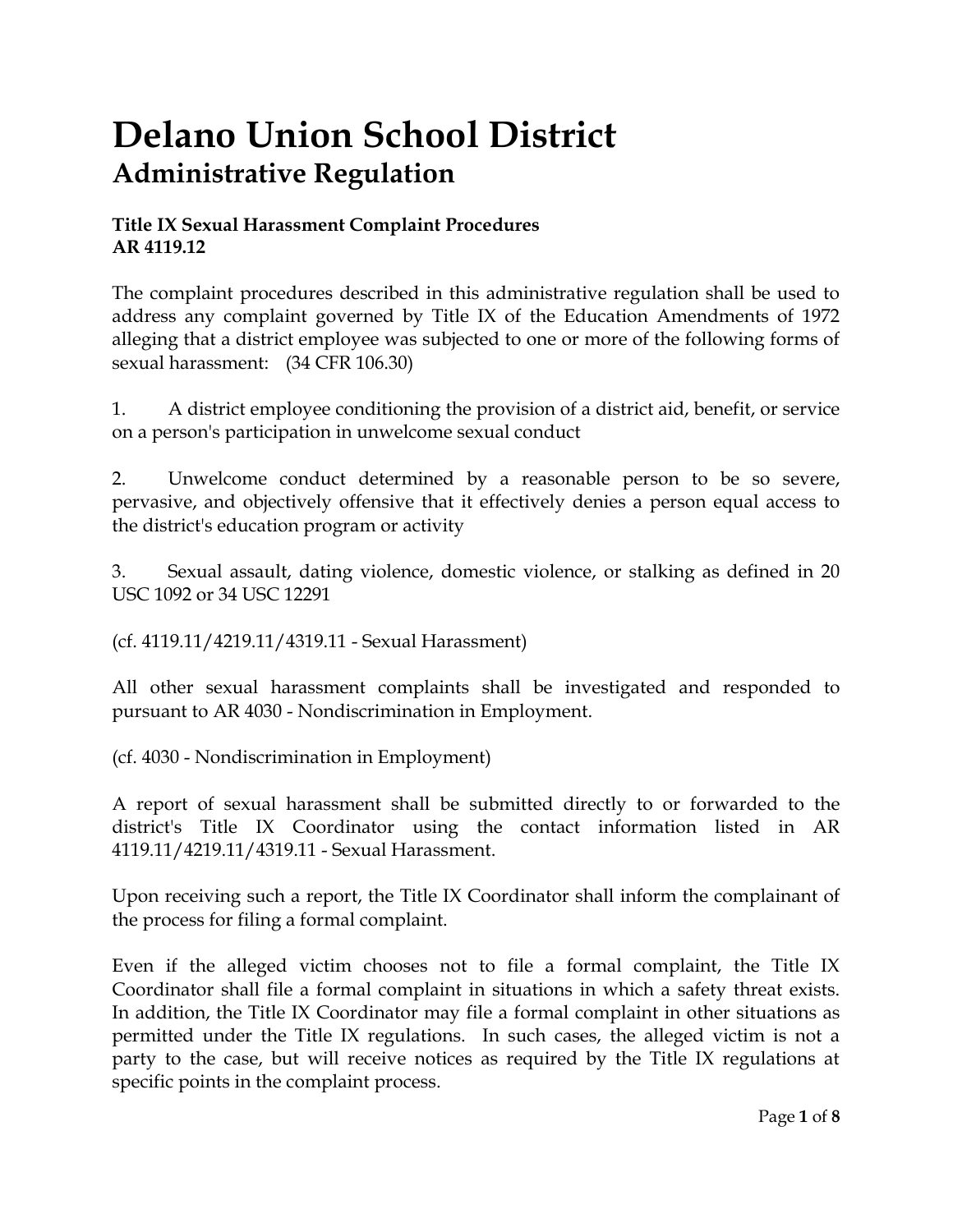A formal complaint, with the complainant's physical or digital signature, may be filed with the Title IX Coordinator in person, by mail, by email, or by any other method authorized by the district. (34 CFR 106.30)

The Superintendent or designee shall ensure that the Title IX Coordinator, investigator, decision-maker, or a facilitator of an informal resolution process does not have a conflict of interest or bias for or against complainants or respondents generally or an individual complainant or respondent, and that such persons receive training in accordance with 34 CFR 106.45. (34 CFR 106.45)

## Supportive Measures

Upon receipt of a report of Title IX sexual harassment, even if a formal complaint is not filed, the Title IX Coordinator shall promptly contact the complainant to discuss the availability of supportive measures which are nondisciplinary, nonpunitive, and do not unreasonably burden the other party. Such measures may include, but are not limited to, counseling, extensions of deadlines, modifications of work schedules, mutual restrictions on contact, changes in work locations, leaves of absence, increased security, and monitoring of certain areas of the campus. The Title IX Coordinator shall consider the complainant's wishes with respect to supportive measures. (34 CFR 106.30, 106.44)

## Emergency Removal

If a district employee is the respondent, the employee may be placed on administrative leave during the pendency of the formal complaint process. (34 CFR 106.44)

If the respondent is a student, the district may, on an emergency basis, remove the student from the district's education program or activity, provided that the district conducts an individualized safety and risk analysis, determines that removal is justified due to an immediate threat to the physical health or safety of any student or other individual arising from the allegations, and provides the student with notice and an opportunity to challenge the decision immediately following the removal. This authority to remove a student does not modify a student's rights under the Individuals with Disabilities Education Act or Section 504 of the Rehabilitation Act of 1973. (34 CFR 106.44)

#### Dismissal of Complaint

The Title IX Coordinator shall dismiss a formal complaint if the alleged conduct would not constitute sexual harassment as defined in 34 CFR 106.30 even if proved. The Title IX Coordinator shall also dismiss any complaint that did not occur in the district's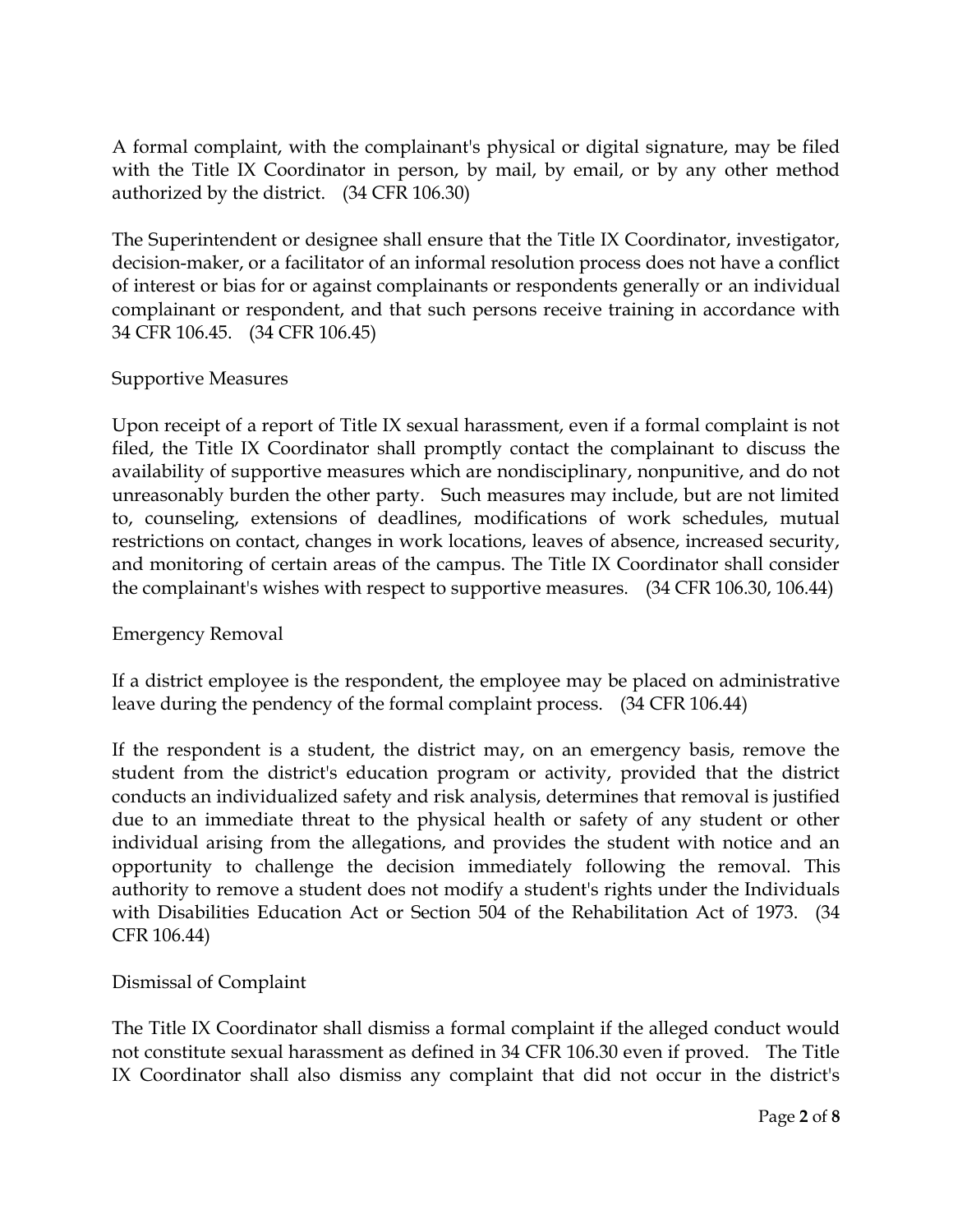education program or activity or did not occur against a person in the United States, and may dismiss a formal complaint if the complainant notifies the district in writing that the complainant would like to withdraw the complaint or any allegations in the complaint, the respondent is no longer employed by the district, or sufficient circumstances prevent the district from gathering evidence sufficient to reach a determination with regard to the complaint. (34 CFR 106.45)

Upon dismissal, the Title IX Coordinator shall promptly, and simultaneously to the parties, send written notice of the dismissal and the reasons for the dismissal. (34 CFR 106.45)

If a complaint is dismissed on the grounds that the alleged conduct does not constitute sexual harassment as defined in 34 CFR 106.30, the conduct may still be addressed pursuant to AR 4030 - Nondiscrimination in Employment as applicable.

## Informal Resolution Process

When a formal complaint of sexual harassment is filed, the district may offer an informal resolution process, such as mediation, at any time prior to reaching a determination regarding responsibility. The district shall not require a party to participate in the informal resolution process or to waive the right to an investigation and adjudication of a formal complaint. (34 CFR 106.45)

The district may facilitate an informal resolution process provided that the district: (34 CFR 106.45)

1. Provides the parties with written notice disclosing the allegations, the requirements of the informal resolution process, the right to withdraw from the informal process and resume the formal complaint process, and any consequences resulting from participating in the informal resolution process, including that records will be maintained or could be shared.

2. Obtains the parties' voluntary, written consent to the informal resolution process

Formal Complaint Process

If a formal complaint is filed, the Title IX Coordinator shall provide the known parties with written notice of the following: (34 CFR 106.45)

- 1. The district's complaint process, including any informal resolution process
- 2. The allegations potentially constituting sexual harassment with sufficient details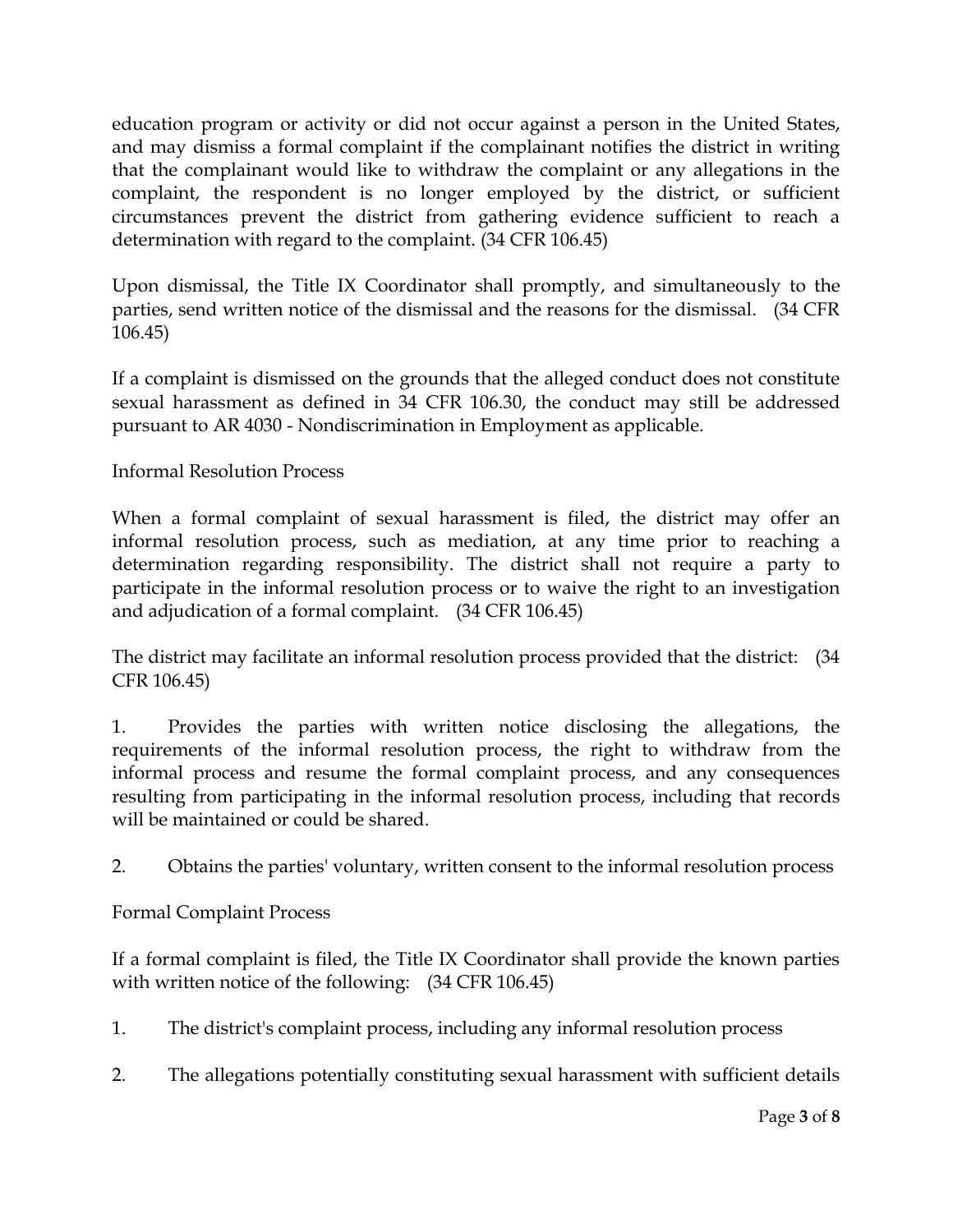known at the time, including the identity of parties involved in the incident if known, the conduct allegedly constituting sexual harassment, and the date and location of the alleged incident if known. Such notice shall be provided with sufficient time for the parties to prepare a response before any initial interview.

If, during the course of the investigation, the district investigates allegations about the complainant or respondent that are not included in the initial notice, the Title IX Coordinator shall provide notice of the additional allegations to the parties.

3. A statement that the respondent is presumed not responsible for the alleged conduct and that a determination regarding responsibility is made at the conclusion of the complaint process

4. The opportunity for the parties to have an advisor of their choice who may be, but is not required to be, an attorney, and the ability to inspect and review evidence

5. The prohibition against knowingly making false statements or knowingly submitting false information during the complaint process

The above notice shall also include the name of the investigator, facilitator of an informal process, and decision-maker and shall provide either party with no less than three calendar days to raise concerns of conflict of interest or bias regarding any of these persons.

During the investigation process, the district shall: (34 CFR 106.45)

1. Provide an equal opportunity for the parties to present witnesses, including fact and expert witnesses, and other inculpatory and exculpatory evidence

2. Not restrict the ability of either party to discuss the allegations under investigation or to gather and present relevant evidence

3. Provide the parties with the same opportunities to have others present during any grievance proceeding, including the opportunity to be accompanied to any related meeting or proceeding by the advisor of their choice, who may be, but is not required to be, an attorney

4. Not limit the choice or presence of an advisor for either the complainant or respondent in any meeting or grievance proceeding, although the district may establish restrictions regarding the extent to which the advisor may participate in the proceedings as long as the restrictions apply equally to both parties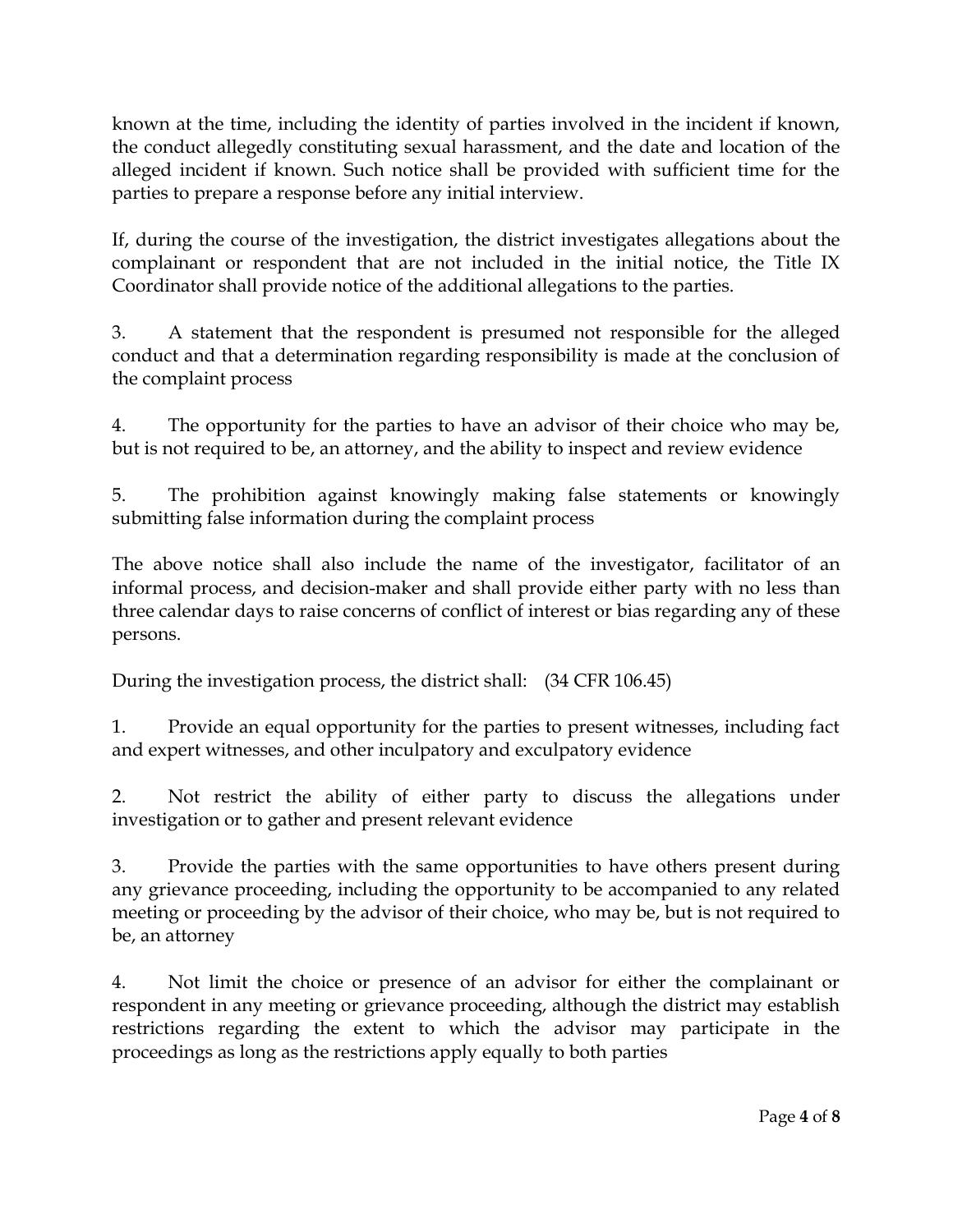5. Provide, to a party whose participation is invited or expected, written notice of the date, time, location, participants, and purpose of all investigative interviews or other meetings, with sufficient time for the party to prepare to participate

6. Send in an electronic format or hard copy to both parties and their advisors, if any, the evidence that is directly related to the allegations raised in the complaint, and provide the parties at least 10 days to submit a written response for the investigator to consider prior to the completion of the investigative report

7. Objectively evaluate all relevant evidence, including both inculpatory and exculpatory evidence, and determine credibility in a manner that is not based on a person's status as a complainant, respondent, or witness

8. Create an investigative report that fairly summarizes relevant evidence and, at least 10 days prior to the determination of responsibility, send to the parties and their advisors, if any, the investigative report in an electronic format or a hard copy, for their review and written response

9. After sending the investigative report to the parties and before reaching a determination regarding responsibility, afford each party the opportunity to submit written, relevant questions that the party wants asked of any party or witness, provide each party with the answers, and allow for additional, limited follow-up questions from each party

Questions and evidence about the complainant's sexual predisposition or prior sexual behavior are not relevant, unless such questions and evidence are offered to prove that someone other than the respondent committed the conduct alleged by the complainant or if the questions and evidence concern specific incidents of the complainant's prior sexual behavior with respect to the respondent and are offered to prove consent.

Privacy rights of all parties to the complaint shall be maintained in accordance with applicable state and federal laws.

If the complaint is against an employee, rights conferred under an applicable collective bargaining agreement shall be applied to the extent they do not conflict with the Title IX requirements.

## Written Decision

The Superintendent shall designate an employee as the decision-maker to determine responsibility for the alleged conduct, who shall not be the Title IX Coordinator or a person involved in the investigation of the matter. (34 CFR 106.45)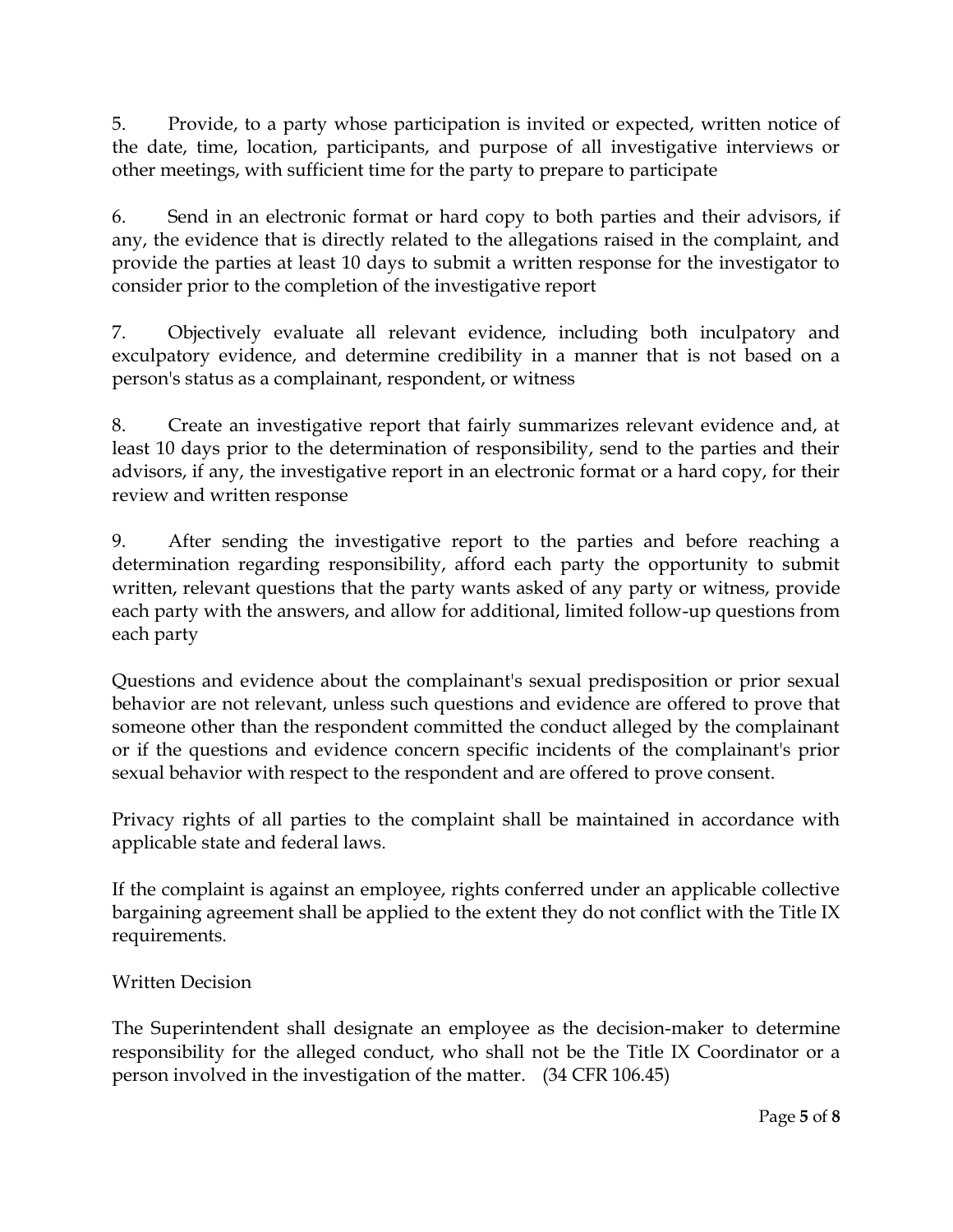The decision-maker shall issue, and simultaneously provide to both parties, a written decision as to whether the respondent is responsible for the alleged conduct. (34 CFR 106.45)

The written decision shall be issued within 45 calendar days of the receipt of the complaint.

The timeline may be temporarily extended for good cause with written notice to the complainant and respondent of the extension and the reasons for the action. (34 CFR 106.45)

In making this determination, the district shall use the "preponderance of the evidence" standard for all formal complaints of sexual harassment. (34 CFR 106.45)

The written decision shall include the following: (34 CFR 106.45)

1. Identification of the allegations potentially constituting sexual harassment as defined in 34 CFR 106.30

2. A description of the procedural steps taken from receipt of the formal complaint through the written decision, including any notifications to the parties, interviews with parties and witnesses, site visits, methods used to gather other evidence, and hearings held if the district includes hearings as part of the grievance process

3. Findings of fact supporting the determination

4. Conclusions regarding the application of the district's code of conduct to the facts

5. A statement of, and rationale for, the result as to each allegation, including a decision regarding responsibility, any disciplinary sanctions the district imposes on the respondent, and whether remedies designed to restore or preserve equal access to the district's educational program or activity will be provided by the district to the complainant

6. The district's procedures and permissible bases for the complainant and respondent to appeal

## Appeals

Either party may appeal the district's decision or dismissal of a formal complaint or any allegation in the complaint, if the party believes that a procedural irregularity affected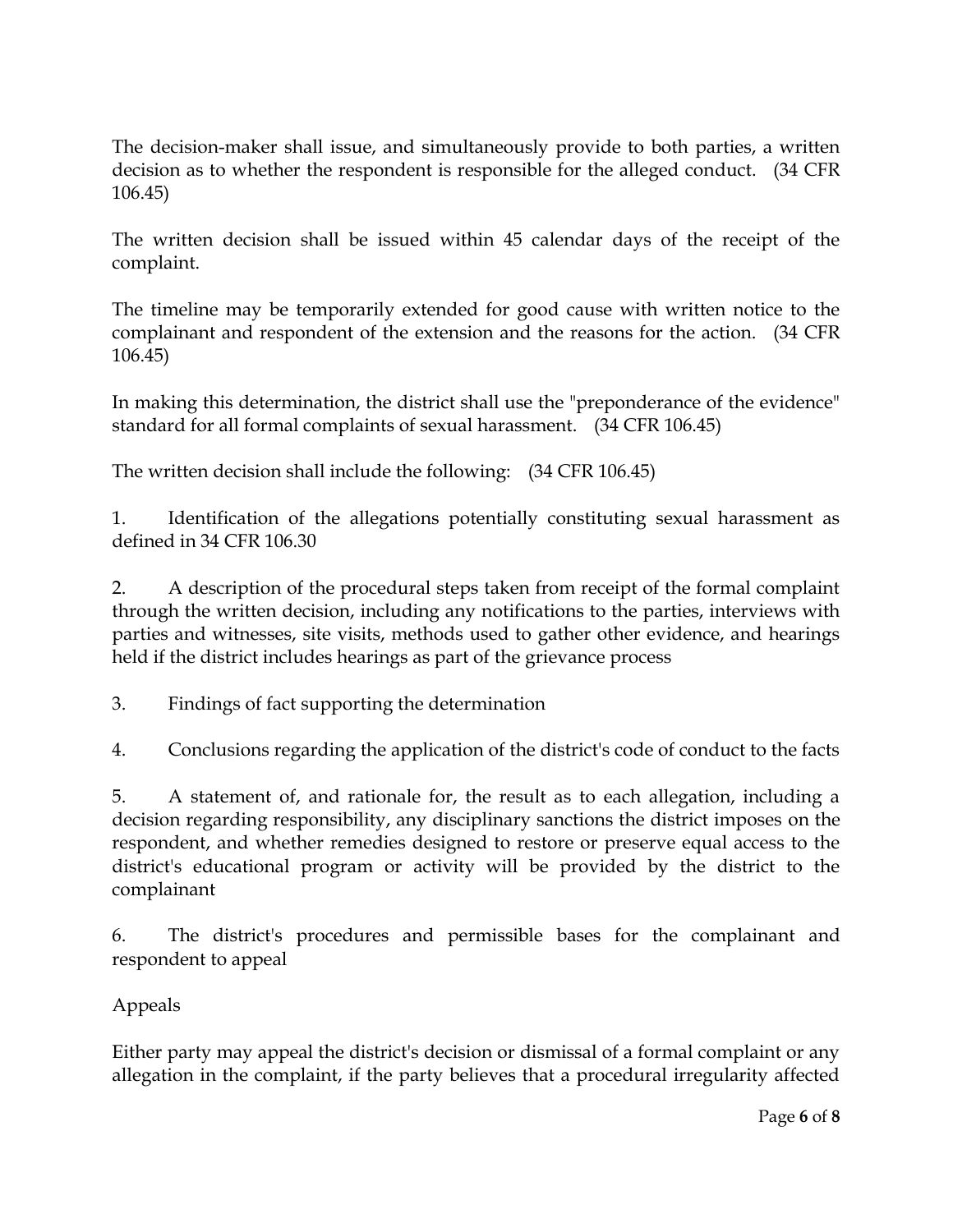the outcome, new evidence is available that could affect the outcome, or a conflict of interest or bias by the Title IX Coordinator, investigator(s), or decision-maker(s) affected the outcome. If an appeal is filed, the district shall: (34 CFR 106.45)

1. Notify the other party in writing when an appeal is filed and implement appeal procedures equally for both parties

2. Ensure that the decision-maker(s) for the appeal is trained in accordance with 34 CFR 106.45 and is not the same decision-maker(s) who reached the determination regarding responsibility or dismissal, the investigator(s), or the Title IX Coordinator

3. Give both parties a reasonable, equal opportunity to submit a written statement in support of, or challenging, the outcome

4. Issue a written decision describing the result of the appeal and the rationale for the result

5. Provide the written decision simultaneously to both parties

An appeal must be filed in writing within 10 calendar days of receiving the determination, stating the grounds for the appeal and including any relevant documentation in support of the appeal. Appeals submitted after this deadline are not timely and shall not be considered. Either party has the right to file a complaint with the U.S. Equal Employment Opportunity Commission.

A written decision shall be provided to the parties within 20 calendar days from the receipt of the appeal.

## Remedies

When a determination of responsibility for sexual harassment has been made against the respondent, the district shall provide remedies to the complainant. Such remedies may include the same individualized services described above in the section "Supportive Measures," but need not be nondisciplinary or nonpunitive and need not avoid burdening the respondent. (34 CFR 106.45)

## Disciplinary Actions

The district shall not impose any disciplinary sanctions or other actions against a respondent, other than supportive measures as described above in the section "Supportive Measures," until the complaint procedure has been completed and a determination of responsibility has been made. (34 CFR 106.44)